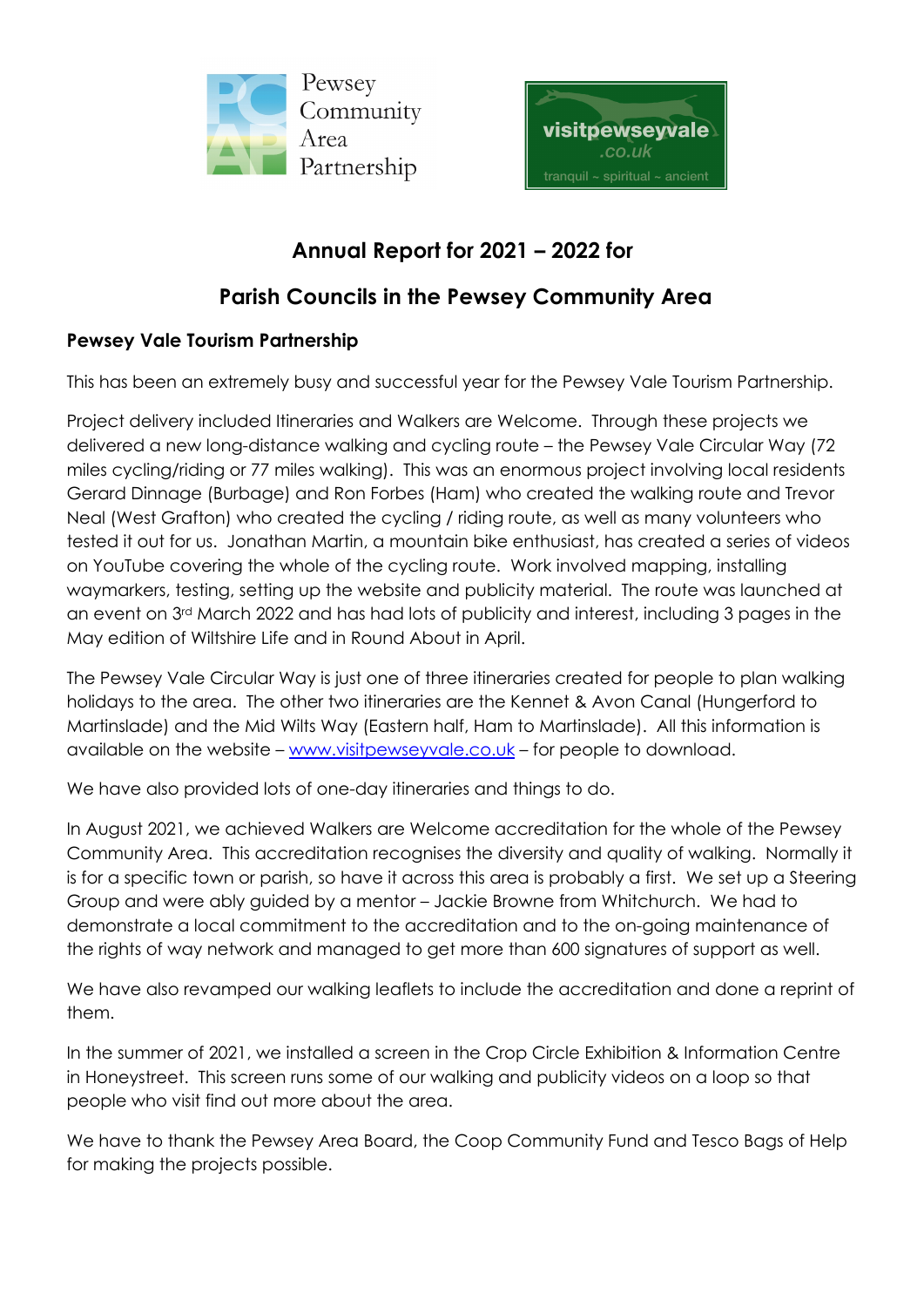



In addition to these projects, the Tourism Partnership has been running the 'business as usual' activities such as maintaining the website and its content, publishing articles, producing monthly business newsletters, producing monthly public newsletters, getting new members on board and social media and advertising. It was great to be able to deliver leaflets to our partners – something that hasn't happened for the last 2 years! This enables our partners to have local information on things to do for their guests and customers.

We have been working closely with Marlborough Tourism Officer, Belinda Richardson, to ensure that we support one another with leafleting and publicity, as well as links between the websites.

Susie Brew is on the North Wessex Downs AONB Council of Partners, representing tourism, and continues to get involved in their initiatives. In addition, Susie is a Trustee of the North Wessex Downs Landscape Trust. The Pewsey Vale Tourism Partnership will be organising 2 walks for the North Wessex Downs' Walking Festival in June.

Our commitment to Walkers are Welcome means that we have to demonstrate that the rights of way in our area are being maintained. Bedwyn Footpaths Group (led by Judy Haynes) is the template that other groups should follow – they do an excellent job of maintenance and improvement, liaising with local landowners as well as organising regular walks.

There are other footpath groups – at Wootton Rivers and Easton Royal for example – but we are now looking to set up groups in parishes where they don't exist. The first parish is Pewsey, where Judy Kunkler is doing an excellent job in getting the routes audited. Grant funding is available for improvements (with certain caveats) as well as equipment.

We have also signed up GWR as a partner to the Partnership. This is excellent for us as we now have a direct contact at GWR and they will use their channels to advertise the Vale of Pewsey and its events. We attended the GWR Partner conference in Reading. Katie Grimes from GWR attended the Pewsey Vale Circular Way Launch event at The Royal Oak in Pewsey to update attendees on the opportunities this partnership brings.

We have been actively engaged with Forestry England. Initially it was to do with charging for group walks in Savernake Forest. Clearly, this would impact small businesses, such as WALX Wessex, and community walking groups such as Bedwyn Footpaths Group. We eventually got confirmation that for subscription type walks and for community walks, the expensive annual licence was not required.

Recently there has been uproar over the Forestry England plans to stop vehicular access to Savernake Forest and to extend parking and facilities at Postern Hill. Both the PVTP and PCAP have made submissions against the proposal.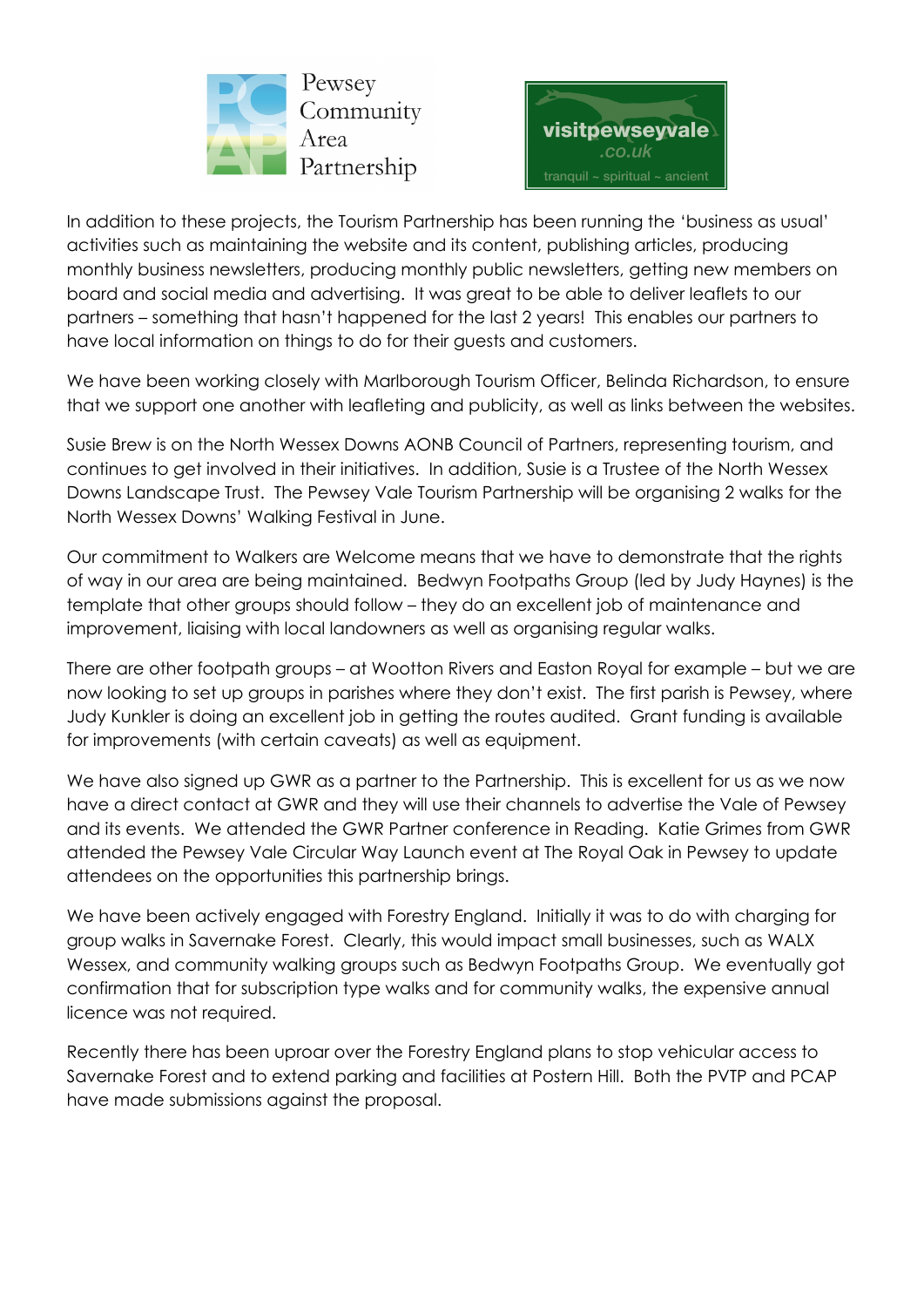



## **Pewsey Community Area Partnership**

PCAP has continued to support small, local community groups with provision of insurance and also banking facilities, which in turn enables these small groups to apply for grant funding for their projects. Greener Great Bedwyn group has now joined PCAP under this scheme, in addition to Bedwyn Footpaths Group and Shalbourne Link. If you know of any voluntary groups who may benefit from this type of assistance, then just email Susie Brew at pcap@hotmail.co.uk.

We have once again had issues from Parish Councils regarding the state of the canal towpath and are currently speaking with the CRT to prioritise maintenance.

We were able to liaise between parishes and the organisers of an Ultra Marathon event to ensure that any issues were picked up well ahead of the event.

Peter Deck has been keeping in contact with the Malmesbury Neighbourhood Planning team with regard to planning outside of the Neighbourhood Development Plan.

PCAP has continued to represent the parishes at Pewsey Area Board, Community Area Transport Group and Wiltshire Council Cabinet meetings throughout the year to ensure that issues across the community are heard and actioned. The partnership continued to hold quarterly meetings through lockdown either via on-line or in person.

PCAP has worked with Wiltshire Council to secure funding of £1.2m from The DfT Rural Mobility Fund for enhancements to the Pewsey Vale Bus Service. PCAP has subsequently provided support to Wiltshire Council in interviewing a candidate who will manage the project and are working jointly with Wiltshire Council on the way forward. The first part of the bus service improvements are targetted for the end of this year.

**Youth Activities** – Fun days in Pewsey were held in August and were well attended. The Grafton Youth Group have also run activities in the final quarter of 2021.

**Pewsey Vale Health & Wellbeing Group** - PCAP continues to run the Health & Wellbeing Group and to administer the grant process with Wiltshire Council. All the grant funds were allocated in the 2021 – 2022 year.

Dawn Wilson has joined the Kennet & Avon Medical Partnership (KAMP) Patient Participation Group and Dee Nix is now chair of the group. The working relationship is much improved and there has been much improved communication.

The fortnightly Movement to Music Together exercise class (run by Sylvie Clayden and Henrietta Mackinnon) are still running.

The Memory Café reopened in April 2021, had a brief closure as Omicron arrived in December and January and then restarted. A boat trip is planned for June. We would like to thank all the local groups and individuals who continue to support the café with music, interesting talks and activities.